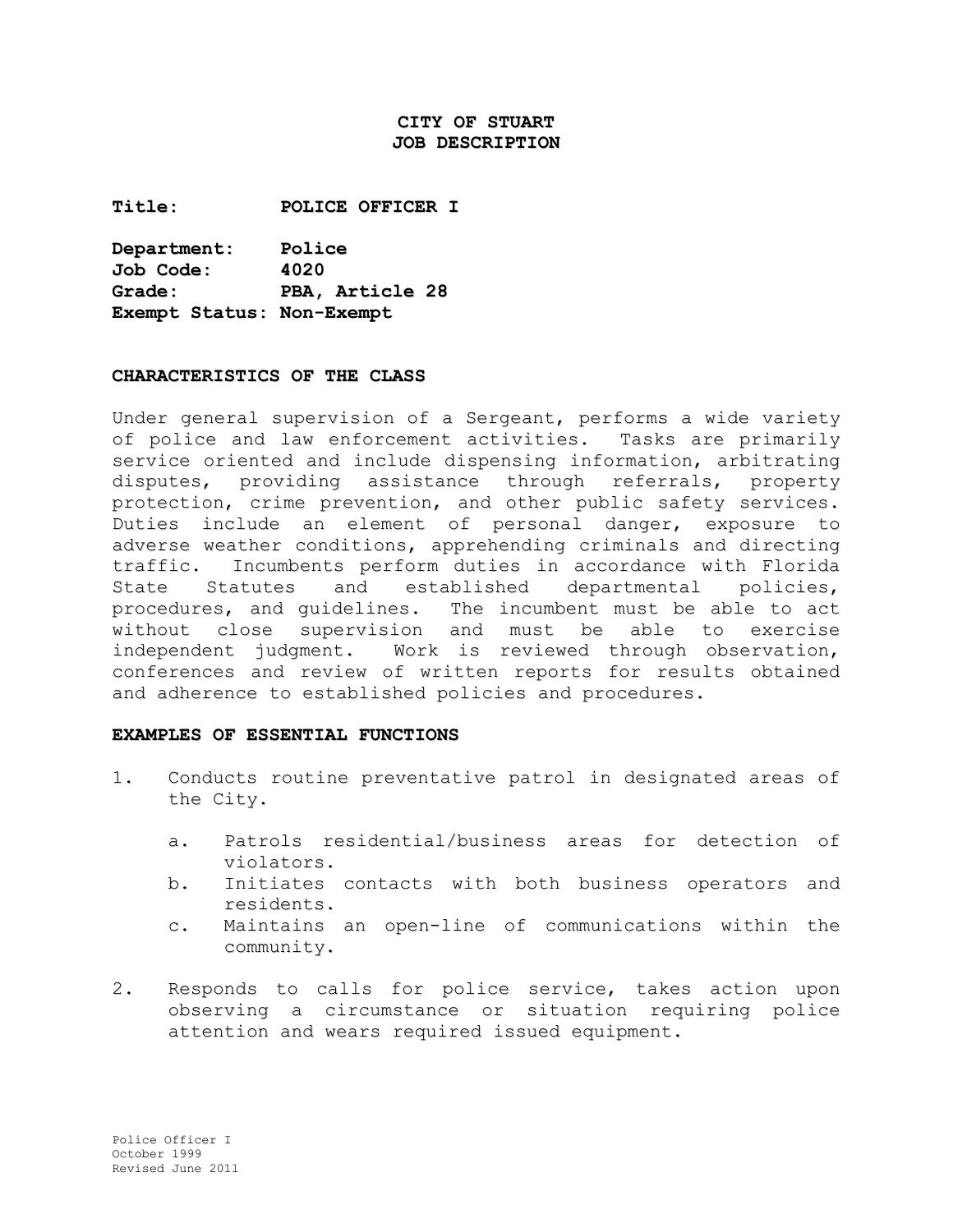# **Page 2 Police Officer I – continued**

- a. Responds to domestic disputes, disturbances and other incidents, and attempts to resolve through counseling or referral.
- b. Settles disputes among neighbors, juveniles, gang incidents and similar type disputes.
- c. Handles any and all complaints from citizens of the community.
- d. Facilitates solutions to community problems.
- e. May be involved in physical altercations which require the use of defensive tactics and overall fitness and physical ability to resolve.
- 3. Provides information and/or assistant to the public.
	- a. Answers a wide range of non-police related service call.
	- b. Informs citizens of available services in the community.
	- c. Provides referrals to other city, county, and state agencies.
- 4. Maintains the peace and safety of the community.
	- a. Quells public disturbances.<br>b. Maintains civil obedience a
	- Maintains civil obedience at group functions.
- 5. Provides for the safe and convenient flow of traffic and pedestrians within the community.
	- a. Investigates traffic accidents.<br>b. Enforces traffic violations whe
	- Enforces traffic violations when and where necessary.
	- c. Promotes vehicular and pedestrian safety.<br>d. Reports unsafe road conditions.
	- Reports unsafe road conditions.
	- e. Conducts DUI investigations.
- 6. Enforces laws and arrests lawbreakers.
	- a. Makes a wide range of felony and misdemeanor arrests.<br>b. Issues Notices to Appear.
	- Issues Notices to Appear.
	- c. Issues traffic citations.
- 7. Prepares written reports, forms, and other documents as required.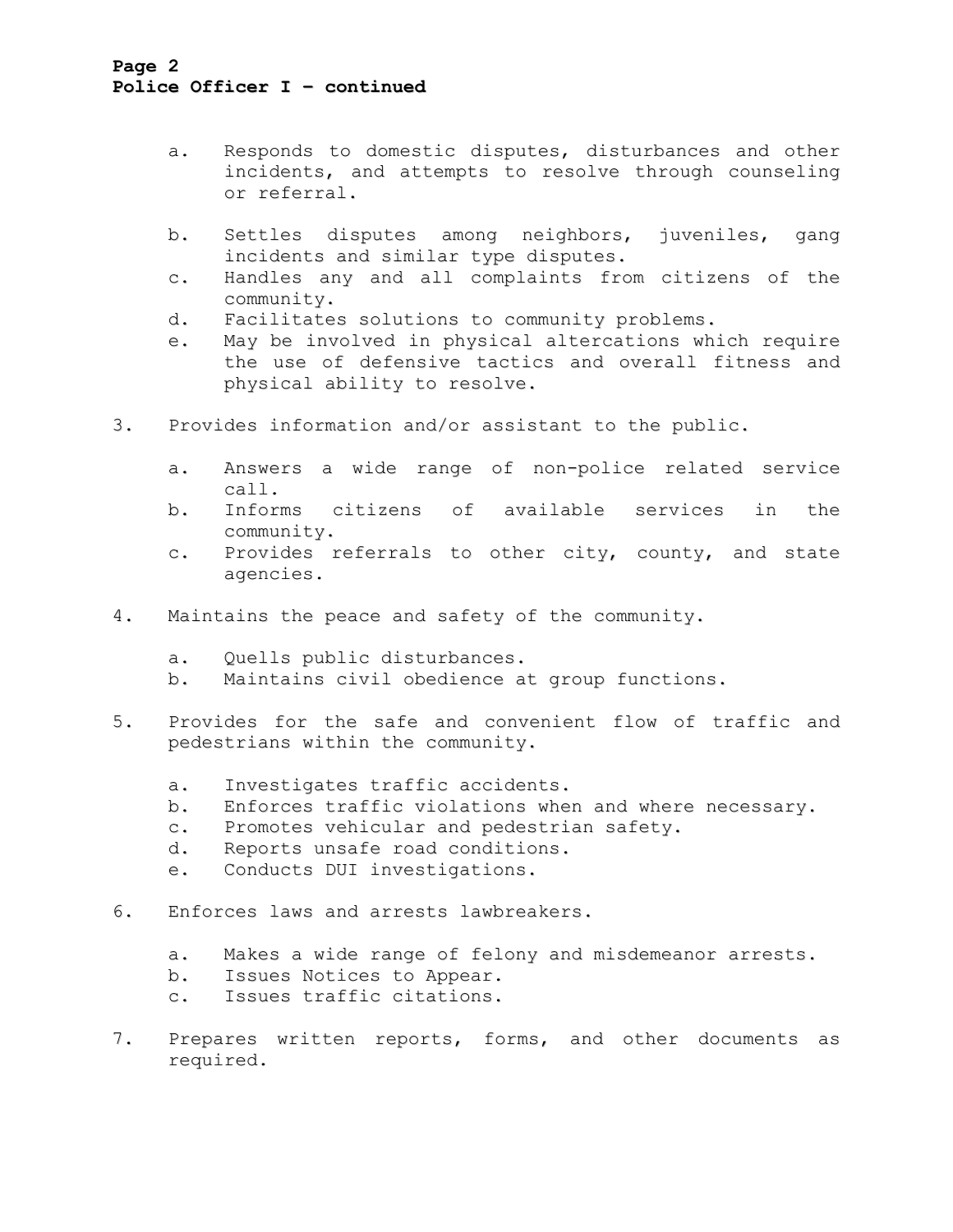## **Page 3 Police Officer I – continued**

- a. Completes standardized departmental forms relating to crimes and occurrences.
- b. Prepares narrative reports of incidents (supplemental reports, probable cause affidavits, and others)
- c. Prepares basic and detailed reports pertaining to departmental business on such forms and in such format as may be required.
- 8. Keeps superior informed.
	- a. Reports orally, or in writing, upon matters of concern to public safety or the city.
	- b. Makes recommendations for improvement.
- 9. Testifies in legal proceedings.
	- a. Testifies in civil and criminal court proceedings.<br>b. Gives depositions.
	- Gives depositions.
- 10. Provides support and assistance to other police officers, public safety employees, city employees.
	- a. Serves as a back-up officer for other officers handling calls.
	- b. Stands by while other city/county/state agencies perform their duties and functions.

NOTE: The examples of essential functions as listed in this classification specification are not necessarily descriptive of any one position in the class. The omission<br>of an essential function of work does not preclude an essential function of work does not preclude management from assigning duties not listed herein if such functions are a logical assignment to the position.

### **REQUIREMENTS**

### **A. Training and Experience:**

High School Graduate or G.E.D.; meet current state training requirements necessary to obtain State of Florida police officer certification. Successfully complete tenure as a probationary officer.

Must possess a current Florida driver's license.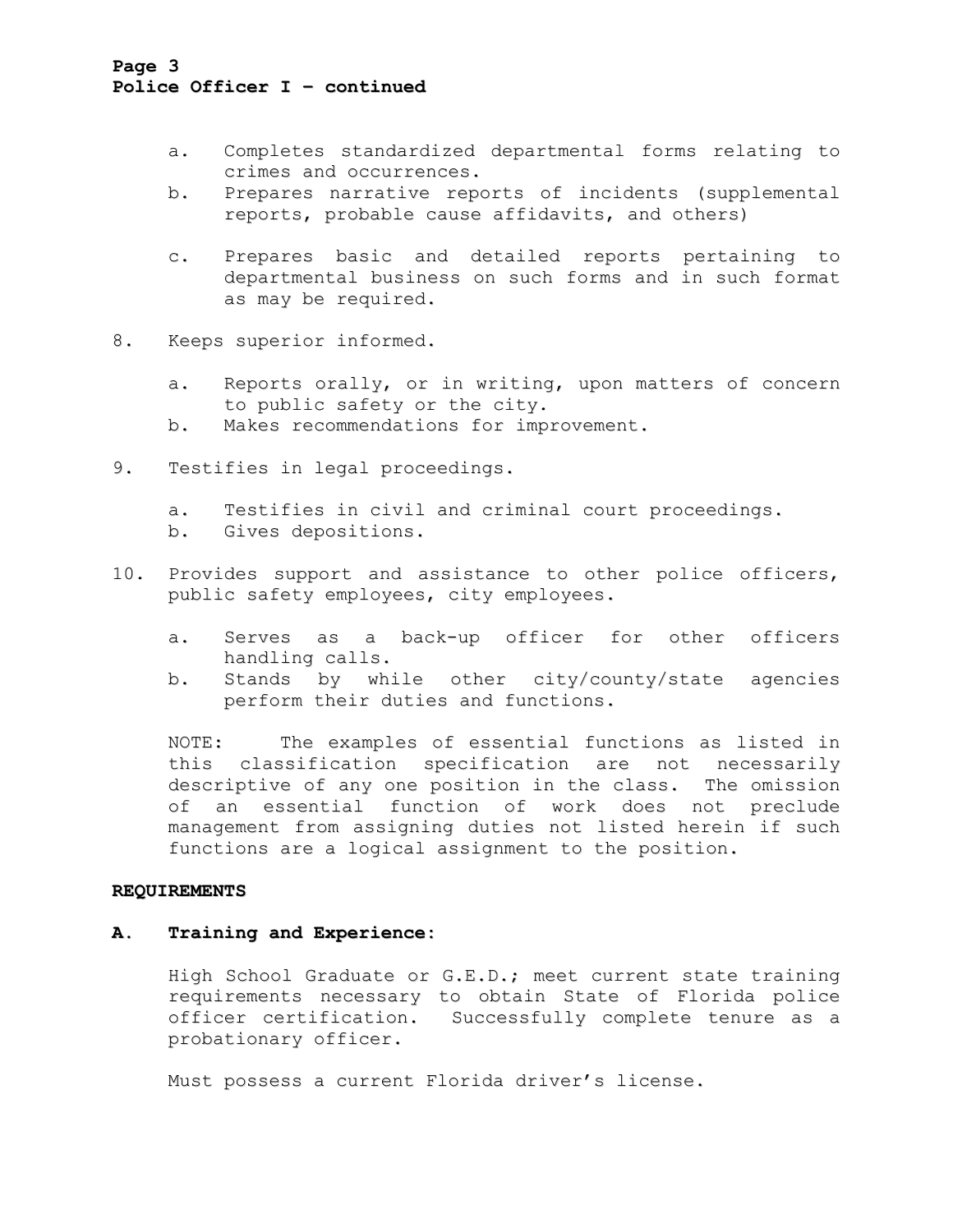## **Page 4 Police Officer I – continued**

### **B. Knowledge, Abilities, and Skills:**

Knowledge of federal laws, state statutes, and local ordinances.

Knowledge of the rules, regulations, policies and procedures of the Stuart Police Department.

Knowledge of crime prevention and problem solving techniques.

Knowledge of First Responder and CPR.

Ability to understand and follow oral and written instructions.

Ability to communicate effectively with superiors and the general public.

Ability to analyze situations quickly and objectively.

Ability to learn the geography of the City and surrounding areas.

Ability to maintain composure under emergency situations.

Ability to work effectively under stressful conditions

Ability to work shift work.

Ability to develop a working knowledge of departmental rules, regulations, policies, and procedures.

Ability to learn and adapt to changing technologies and practices.

Ability to exercise discretion.

Skilled in the care and safe operation of a variety of firearms, impact weapons, and chemical agents.

Skilled in the operation of motorized vehicles under adverse conditions.

### **C. Physical Requirements:**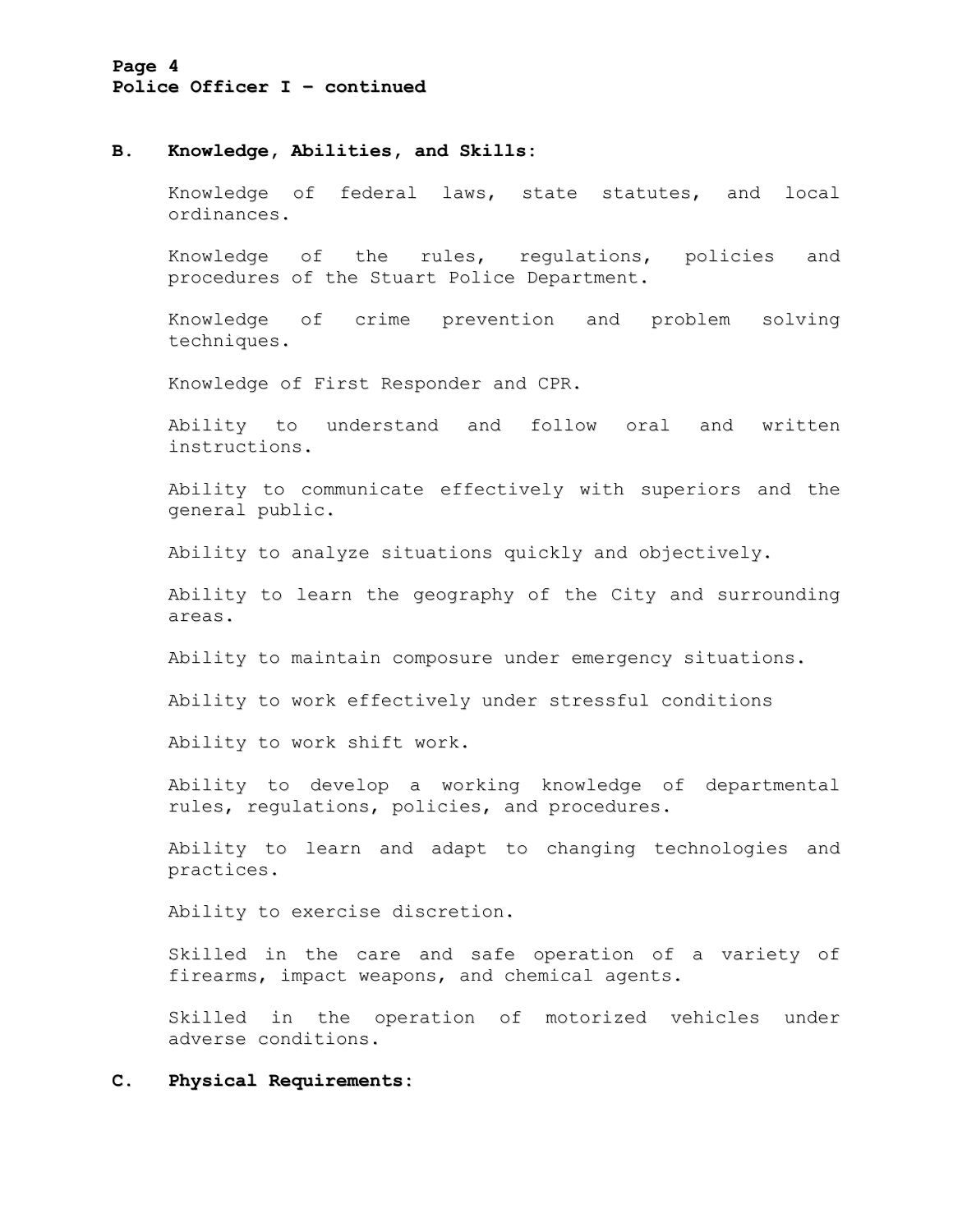Task involves the regular, and at time sustained, performance of heavier physical tasks such as walking over rough or uneven surfaces, reaching, stretching, standing, kneeling, pulling, bending, stooping, working in confined spaces, and lifting or carrying moderately heavy (20-50 pound) items and occasionally very heavy (100 pounds or over) items; involves the frequent use of coordinative and manipulative skills in performing a variety of tasks with the full range of hand-eye coordination or may involve the complex operation of gasoline, electric, or diesel-powered machinery, vehicles or police equipment requiring the manipulation of multiple controls, fine adjustments or both.